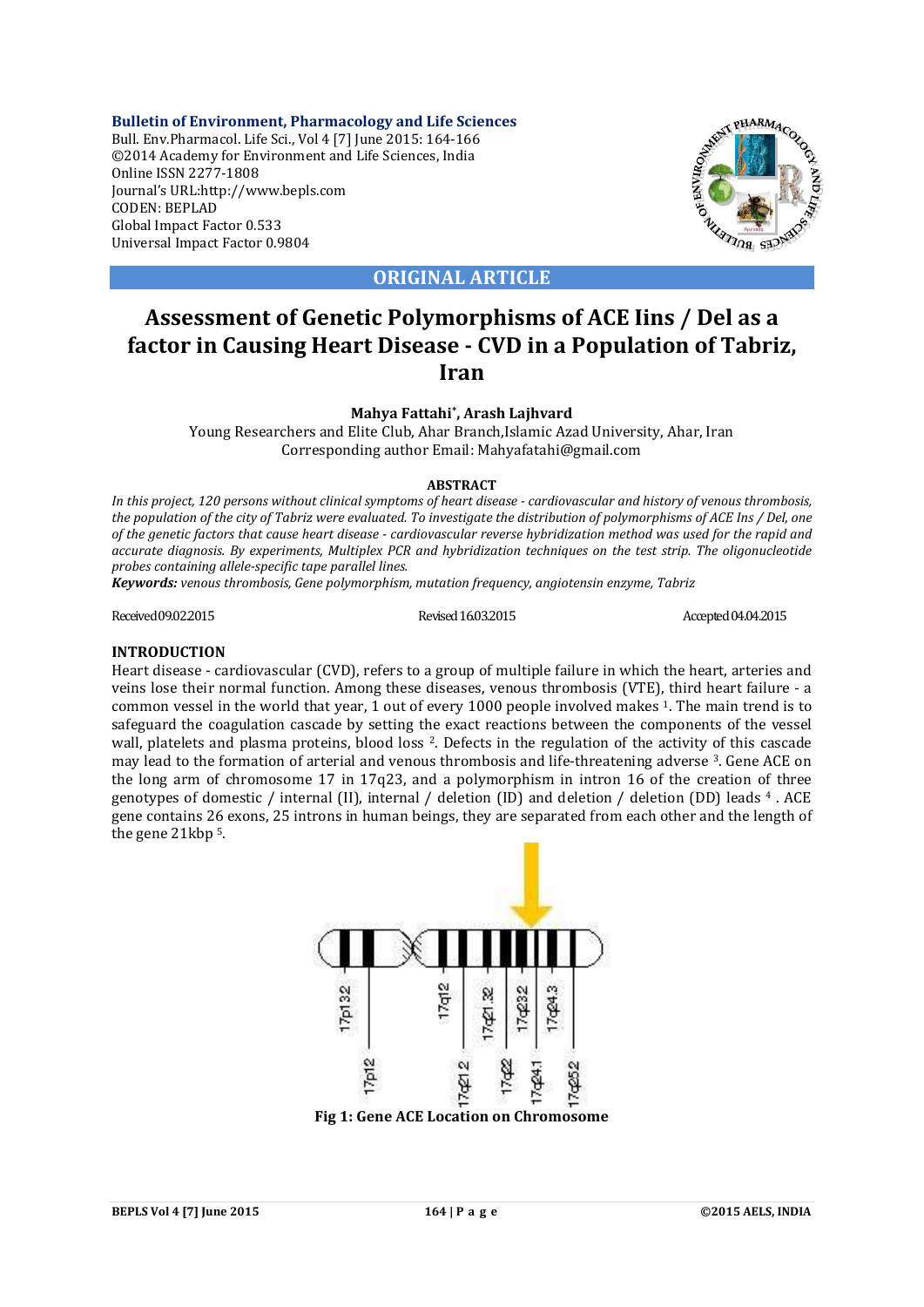#### **Fattahi and Lajhvard**

# **MATERIALS AND METHODS**

After obtaining the consent of the parties participating in the project, mixed with sodium EDTA peripheral blood samples were obtained from patients. Using saturated salt, DNA was extracted from the genome. The carriers were detected using reverse hybridization technique. In this technique the kit, CVD Strip Assay Austria product was used.



**Figure 2: The band formed in genotypes II, ID, DD technique Multiplex PCR.**

# **RESULTS**

120 persons were examined in this project. According to information obtained, the most common allele causing heart disease - cardiovascular, ACE D frequency was 71%. ACE D allele homozygous state was approximately 29%.

# **DISCUSSION AND CONCLUSION**

Heart Disease - Coronary sudden onset and is one of the major health problems in developing countries such as Iran. This group of diseases with a prevalence of 39% is the most common cause of death in the country. D allele was associated with venous thrombosis after orthopedic surgery, hypertension, and myocardial infarction associated.



#### Geneotype

# **Figure 3: Statistical Bioinformatics diagram of the enzymes involved in the genotype of angiotensin II, ID, DD.**

## **REFERENCES**

- 1. Niu T, Chen X, Xu X (2002). "Angiotensin converting enzyme gene insertion/deletion polymorphism and cardiovascular disease: therapeutic implications". *Drugs* **62** (7): 977–93.
- 2. Roĭtberg GE, Tikhonravov AV, Dorosh ZhV (2004). "[Role of angiotensin-converting enzyme gene polymorphism in the development of metabolic syndrome]". *Ter. Arkh.* **75** (12): 72–7.
- 3. Vynohradova SV (2005). "[The role of angiotensin-converting enzyme gene I/D polymorphism in development of metabolic disorders in patients with cardiovascular pathology]". *Tsitol. Genet.* **39** (1): 63–70.